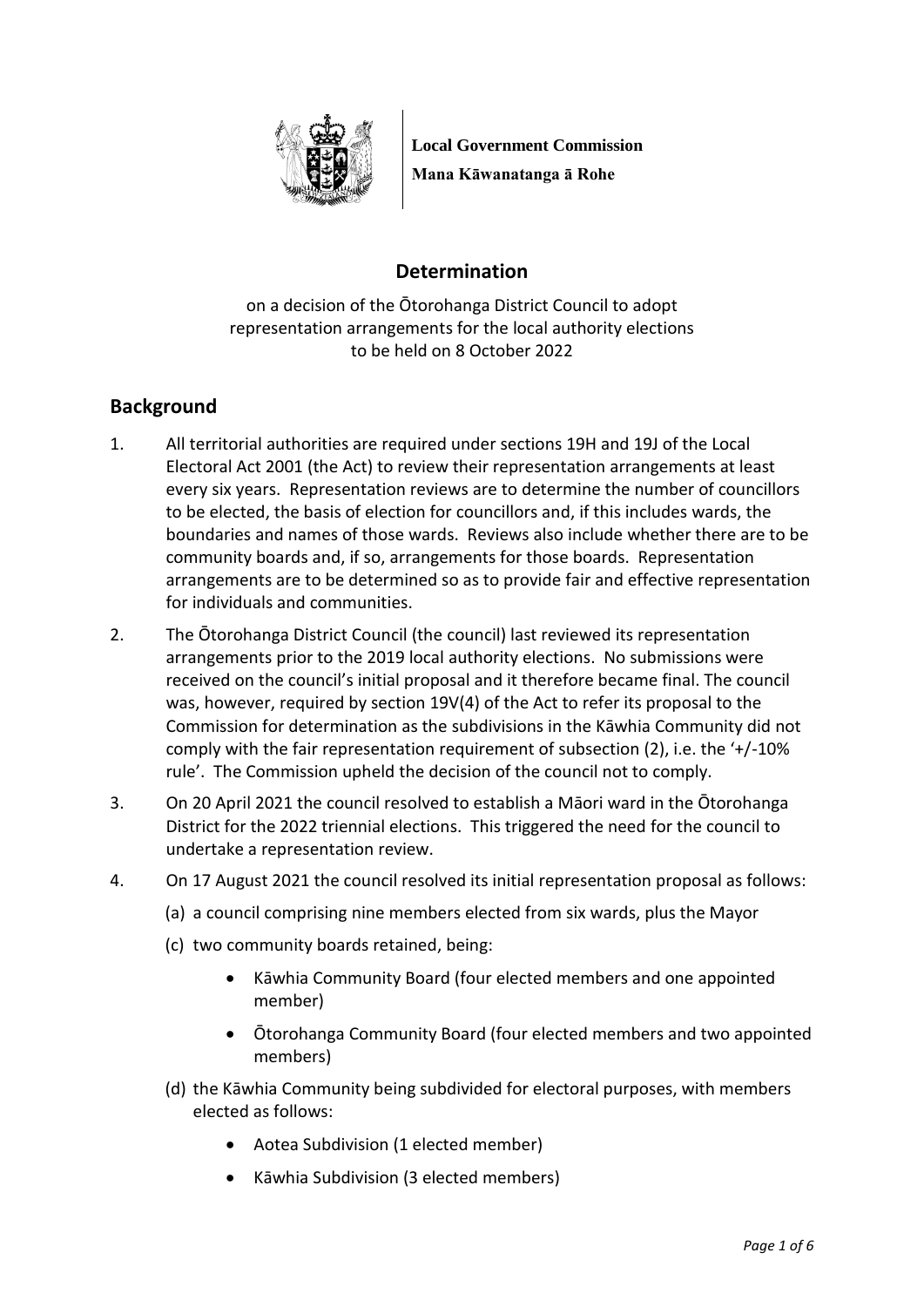5. As has been the case since 2006, when the Kāwhia Community was extended to incorporate Aotea, its two subdivisions do not comply with the '+/- 10%' fair representation rule. The council has justified the non-compliance based on Aotea's geographic separation from Kāwhia. Details are in the table below:

| <b>Subdivisions</b> | Population* | Number of<br>members per<br>subdivision | <b>Population per</b><br>member | <b>Deviation from</b><br><b>Community</b><br>average<br>population per<br>member | % deviation<br>from<br><b>Community</b><br>population per<br>member |
|---------------------|-------------|-----------------------------------------|---------------------------------|----------------------------------------------------------------------------------|---------------------------------------------------------------------|
| Aotea               | 60          |                                         | 60                              | -58                                                                              | -49.15                                                              |
| Kāwhia              | 410         | 3                                       | 137                             | 19                                                                               | $+16.10$                                                            |
| <b>Total</b>        | 470         | 4                                       | 118 (average)                   |                                                                                  |                                                                     |

\* Department of Statistics Population estimates as at 30 June 2020

- 6. Six submissions were received on the council's initial proposal. Two were against the establishment of a Māori Ward, a decision which was already made by the council. One submission proposed a suggested name for the district wide Māori Ward – Rangiātea. The remaining submissions did not result in any changes to the initial proposal.
- 7. The council adopted its initial proposal as its final proposal, including the name Rangiātea Māori Ward on 19 October 2021.
- 8. The council was, however, required by section 19V(4) of the Act to refer its proposal to the Commission for determination as the subdivisions in the Kāwhia Community do not comply with the fair representation requirement of subsection (2), i.e. the '+/- 10% rule'.

## **Matters for determination by the Commission**

- 9. Section 19V(3) provides that, despite subsection (2), if a territorial authority or the Commission considers one or more of certain prescribed conditions apply, subdivisions may be defined and membership distributed between them in a way that does not comply with subsection (2). The prescribed conditions are:
	- (a) non-compliance is required for effective representation of communities of interest within island or isolated communities situated within the district of the territorial authority
	- (b) compliance would limit effective representation of communities of interest by dividing a community of interest between subdivisions
	- (c) compliance would limit effective representation of communities of interest by uniting within a subdivision two or more communities of interest with few commonalities of interest.
- 10. Section 19V(6) provides that on receiving a reference under subsection (4), the Commission must determine whether to:
	- (a) uphold the decision of the council, or
	- (b) alter that decision.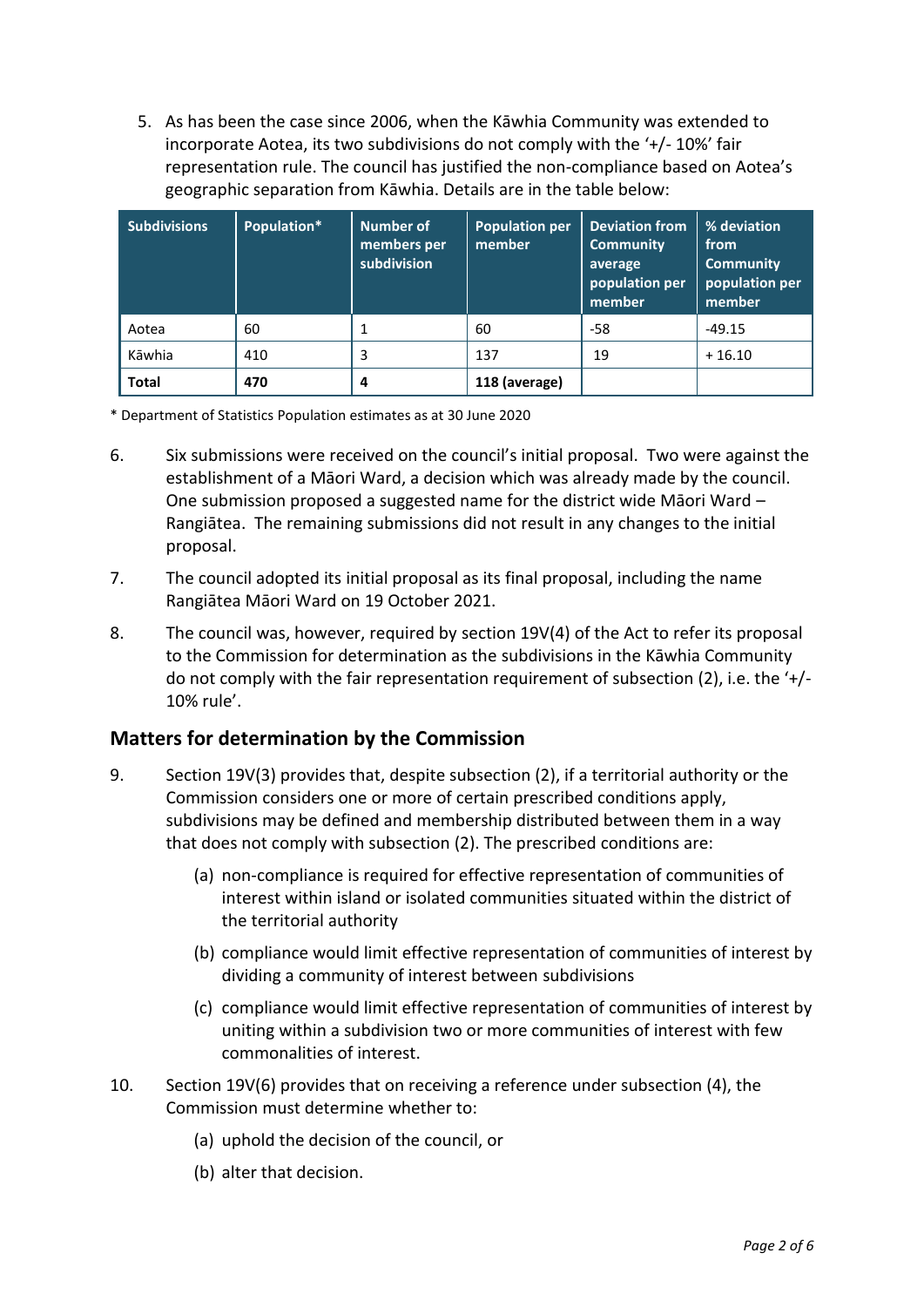11. Accordingly, the matters for determination by the Commission are limited to the council's decision to retain the current Aotea Subdivision and Kāwhia Subdivision with their current membership, despite them not complying with the '+/-10% rule'.

### *Key considerations*

- 12. Based on the legislative requirements, the Commission's *Guidelines for local authorities undertaking representation reviews* identify the following three key factors when considering representation proposals:
	- a. communities of interest
	- b. effective representation of communities of interest
	- c. fair representation for electors.
- 13. The Commission's Guidelines note that what constitutes effective representation will be specific to each local authority but that the following factors should be considered to the extent possible:
	- a. avoiding arrangements that may create barriers to participation, such as at elections by not recognising residents' familiarity and identity with an area
	- b. not splitting recognised communities of interest between electoral subdivisions
	- c. not grouping together two or more communities of interest that share few commonalities of interest
	- d. accessibility, size and configuration of an area including access to elected members and vice versa.
- 14. The Commission considered the matter of non-compliance for the Aotea Subdivision and Kāwhia Subdivision of the Kāwhia Community Board in 2019. Many of the observations made at that time are included below as they are considered to still be applicable.

#### *Communities of interest*

- 15. The Kāwhia Community Board as a whole, covers an area clearly distinct and somewhat distant from the nearest urban area, Ōtorohanga township (the only other significant urban area in the district). Both Aotea and Kāwhia sit out on the west coast on a small peninsula between the Aotea and Kāwhia harbours. Kāwhia and Aotea are both about an hour's drive from Ōtorohanga (58km and 60km respectively) through hilly country.
- 16. The Ministry of Education provides an isolation allowance for teachers and principals employed in schools that the Ministry has defined as isolated. Normally this means a school is over 60 kilometres from a population centre of more than 1,500 people. While Kāwhia School falls just short of the 60km definition it has still been defined as being isolated.
- 17. Kāwhia and Aotea are not actually far apart from each other (only 15 minutes' drive). However, they are clearly separate from each other and separating them is sparsely settled farmland and forest.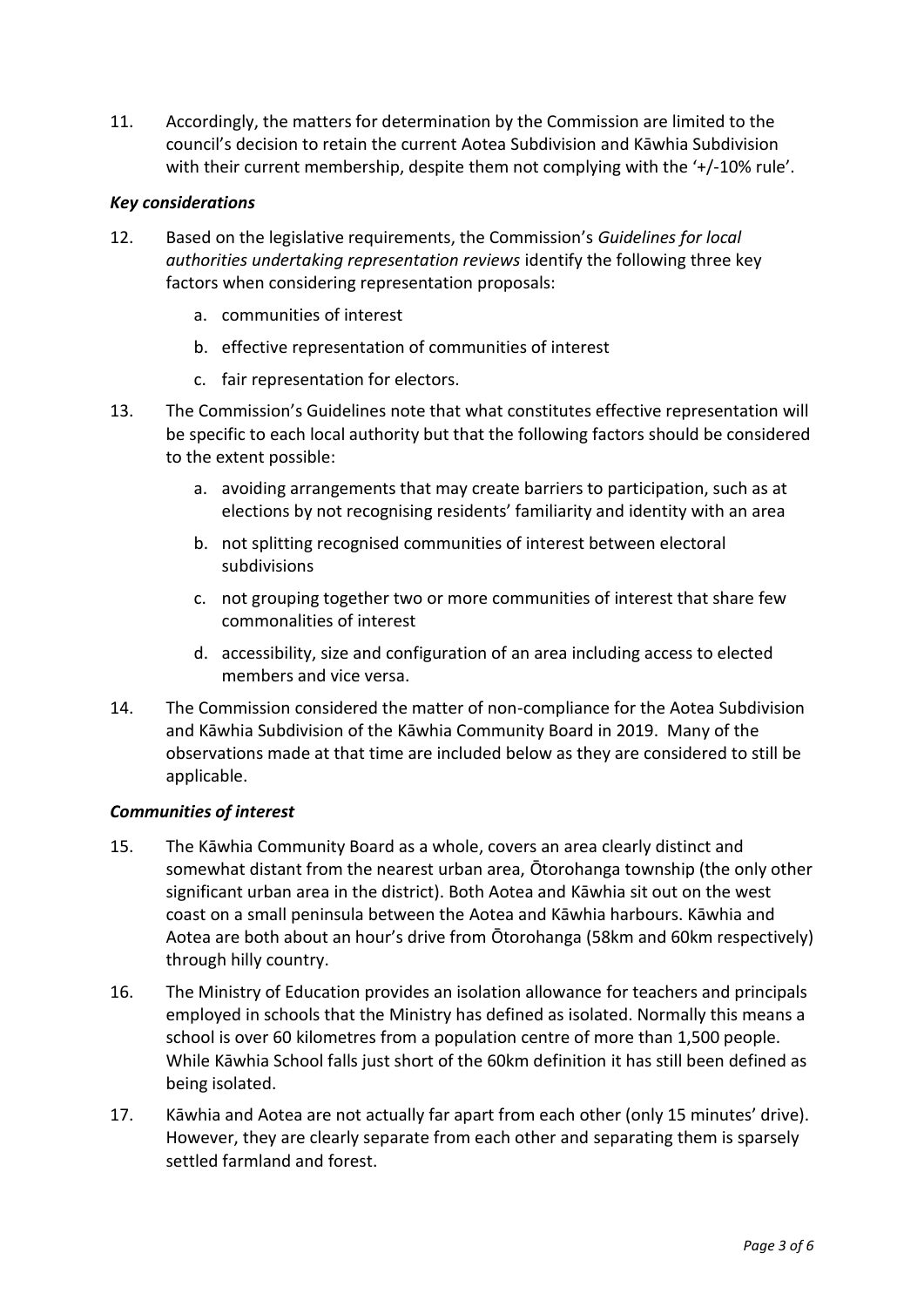### *Effective representation and fair representation*

18. The Kāwhia Community Board was established in 1989 when the Ōtorohanga District Council was constituted. As part of the council's 2007 representation review Kāwhia Community was expanded to encompass the Aotea area. Subdivisions were established to ensure representation for Aotea. This arrangement was seen by the council as:

> *… [having] benefits for both communities. The enhanced representation of Aotea promotes good local government, and the costs of the KCB is shared amongst a wider population".*

- 19. At the time, the membership of the community board was increased from 4 to 5 to allow for a member representing the new Aotea subdivision. In the subsequent 2012 representation review the council considered this level of representation to be too high for a population of 400. As a result, the community board was reduced to 4 elected members (3 from Kāwhia and 1 from Aotea).
- 20. As with previous arrangements, the council's final proposal does not comply with the '+/- 10% rule'. The council considered that to provide effective representation of the Aotea community strict compliance with the rule is not appropriate because Aotea is effectively an island/isolated community physically separate from Kāwhia, the percentage variance is considered to be appropriate and the estimated usually resident population does not reflect the number of ratepayers in the area.
- 21. In its 2012 review, the council also noted:
	- *Having elections at large, and therefore running the risk that there would be no Aotea representative, is unlikely to be acceptable to the Aotea community.*
	- *The use of a percentage variance rule for a low population community may not be entirely appropriate (e.g. each Kāwhia representative will represent only 80 more people than the Aotea representative, which is hardly material)*
	- *The estimated usually resident population (in both Aotea and Kāwhia) does not reflect the number of ratepayers in each community.*
- 22. In theory the council had three options to ensure compliance with the '+/-10% rule'. The council could have:
	- removed the subdivisions and have the Kāwhia Community Board members elected from the community as a whole
	- changed the numbers of elected members, or
	- changed the boundaries of the subdivisions.
- 23. As mentioned above, previously the council considered removing the subdivisions from the Community Board but did not. This was because the difference in populations between Kāwhia and Aotea (410 and 60 usual residents respectively) meant there was a chance that there would be no Aotea representative elected at all and that this would be unacceptable to the Aotea community. There is a reasonable argument that to do so would not provide the Aotea community with effective representation.
- 24. The council also considered changing the number of elected members to comply with the '+/- 10% rule'. However, to comply the community board would need 10 members (9 for the Kāwhia subdivision and 1 for Aotea). The council considered such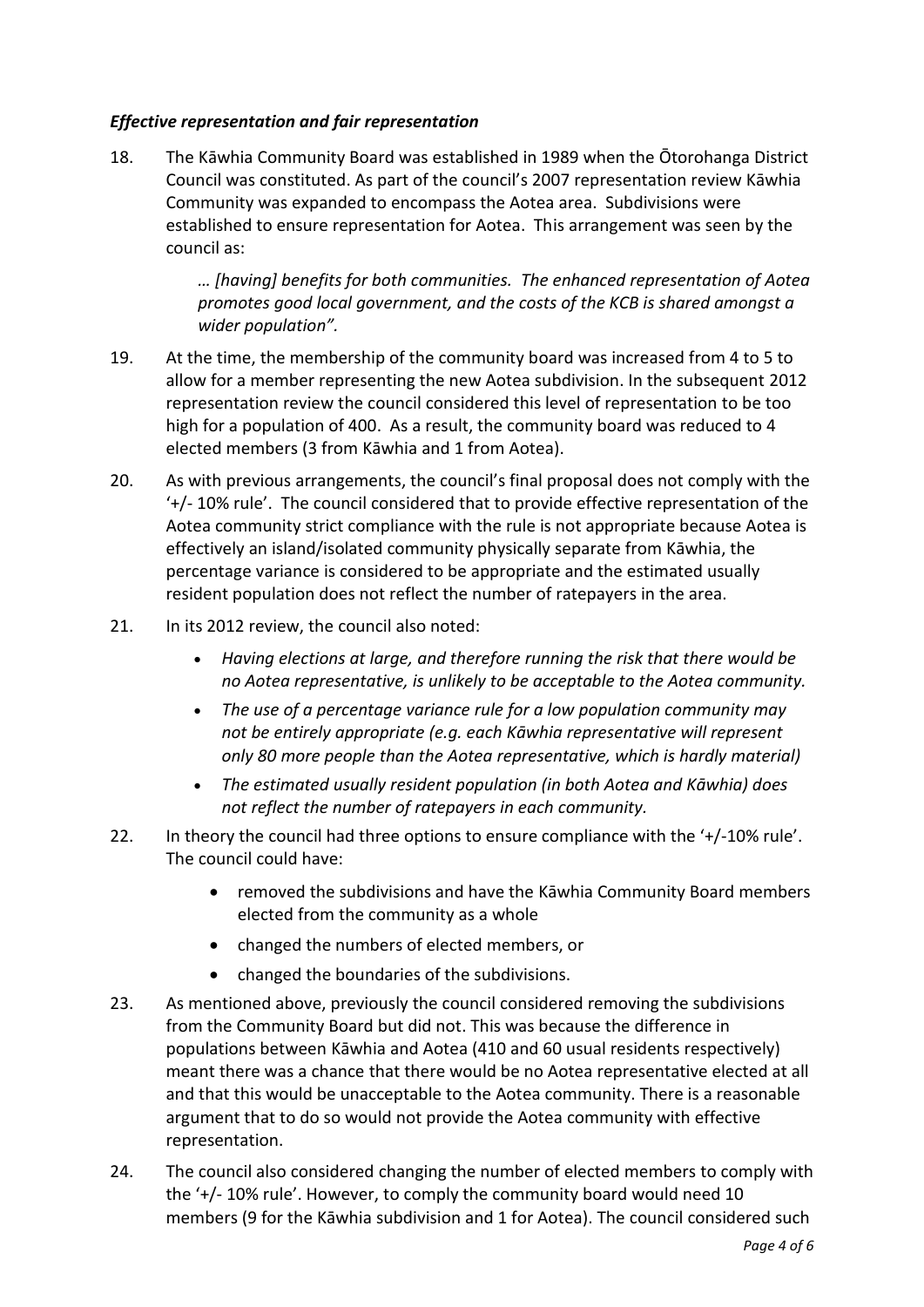a high level of representation for a community of 470 people would not be appropriate or efficient and the Commission agrees with that assessment. Increasing the community board's total membership to that level clearly not a realistic proposition.

25. Changing the boundaries of the subdivisions, in this case, is not feasible because the two subdivisions are physically separate without a contiguous boundary.

#### *Conclusion*

l

- 26. In summary, we consider the council's proposal to retain the Aotea and Kāwhia subdivisions of the Kāwhia Community Board not complying with the '+/-10% rule' should be upheld. The reasons being that:
	- (a) the Aotea area is a distinct community of interest
	- (b) Aotea is not isolated within the Kāwhia Community Board area, but the community, as a whole, has a degree of isolation within Ōtorohanga District
	- (c) an Aotea subdivision provides the residents of Aotea with effective representation, and
	- (d) compliance with the '+/- 10% rule' in this case would limit the effective representation of Kāwhia and Aotea communities by either splitting communities of interest or uniting communities of interest with few commonalities of interest.

### **Commission's determination<sup>1</sup>**

- 27. Under section 19R of the Local Electoral Act 2001, the Commission upholds the decision of the Ōtorohanga District Council not to comply with section 19V(2) in respect of the Aotea Subdivision and the Kāwhia Subdivision of the Kāwhia Community, as compliance would limit effective representation of communities of interest by dividing a community of interest between subdivisions or uniting within a subdivision two or more communities of interest with few commonalities of interest.
- 28. Accordingly, for the general election to be held on 8 October 2022 for the Ōtorohanga District Council the following representation arrangements will apply:
	- 1. Ōtorohanga District, as delineated on LG-018-2013-W-1 will be divided into one Māori ward and five general wards
	- 2. Those six wards will be:
		- a. Rangiātea Māori Ward, comprising the area delineated on LG-018- 2022-W-1, electing two councillors
		- b. Kāwhia-Tihiroa General Ward, comprising the area delineated on LG-018-2013-W-2, electing two councillors
		- c. Kio Kio-Korakonui General Ward, comprising the area delineated on LG-018-2013-W-3, electing one councillor

 $<sup>1</sup>$  Plan references preceded by SO are deposited with Land Information New Zealand, and plan references</sup> preceded by LG are deposited with the Local Government Commission.